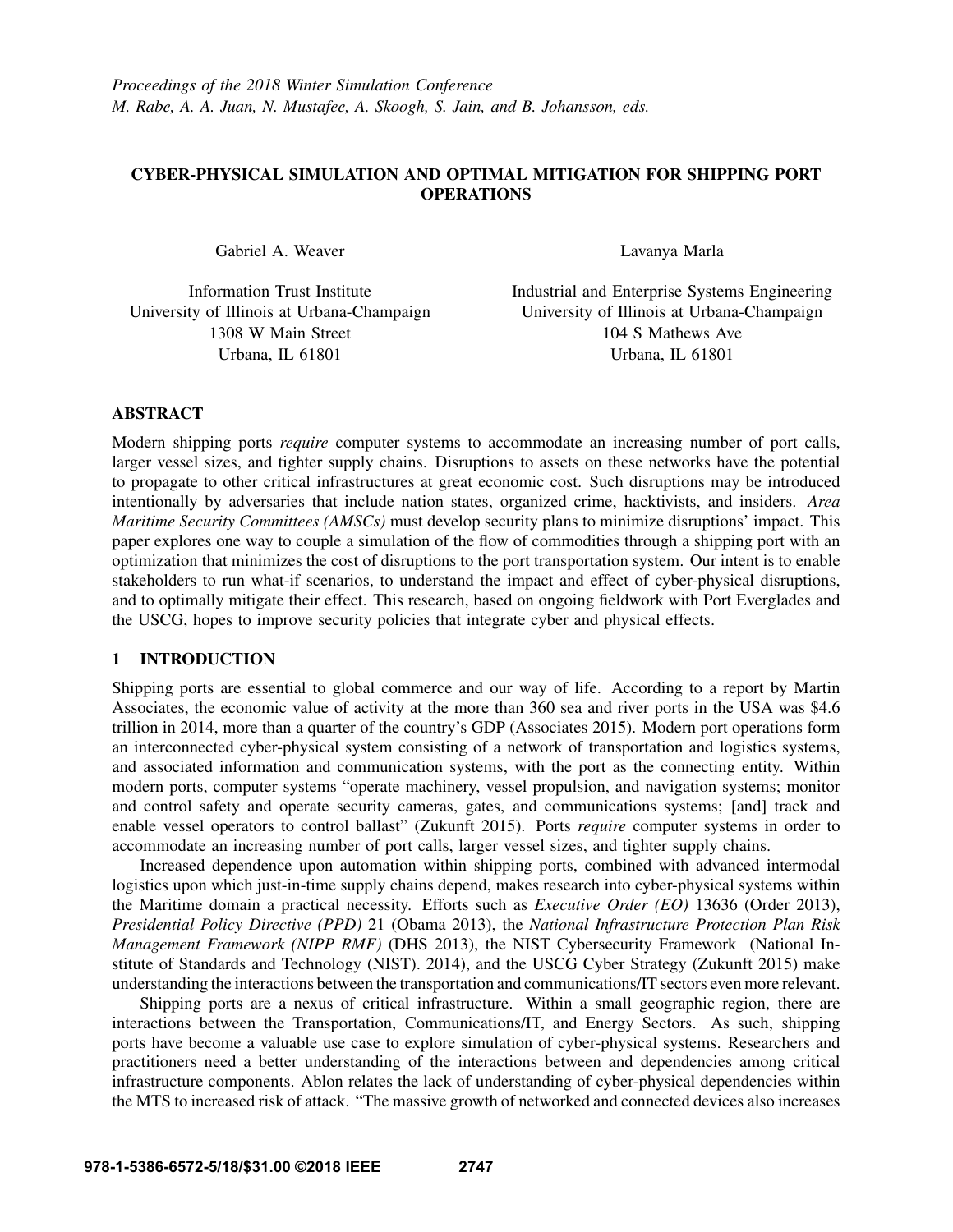the attack surface, enable cyber physical effects, and impacts overall security ccosts. This is due in large part to an increased number of connected devices, a lack of emphasis on security, and little awareness of what is actually connected" (DiRenzo et al. 2017).

The integration of automation and security networks into shipping port operations motivates the need to model disruptions to cyber-physical systems within the MTS. Recent events such as Hurricane Harvey as well as the NotPetya ransomware attack highlight the variety of hazards faced by the MTS. The variety and combination of these disruptions motivates the need for *Area Maritime Security Committees (AMSCs)* to be able to mitigate and recover from cyber-physical disruptions or combinations thereof.

Borrowing from the co-simulation literature and multidisciplinary design optimization, this paper will explore the coupling of a numeric simulation of the flow of commodities through a shipping port with an analytic optimization module that re-designs routes and schedules to minimize the cost of disruptions to the port transportation system. The intent of this coupling is to enable AMSCs to understand the the *impact and effect* of cyber-physical disruptions (via the simulation module) while mitigating the effect of such disruptions in a manner that minimizes cost and time (via the optimization module). For example, Figure 1 illustrates a sequential coupling scheme between optimization and co-simulation modules.



Figure 1: The sequential coupling runs the optimizer *A* and queueing network *B* in sequence. At event *j*, outputs from the multicommodity schedule optimizer  $(y_A)$  are transformed via function  $A/B$  to inputs for the queueing system  $u_B$ . The queueing system simulates port operations until the time of event  $j+1$  at which point the behavior trace and other outputs  $y_B$  will be transformed to inputs for the optimizer  $u_A$ . If  $j+1$  is a disruption or mitigation event, module *D* will perturb some of these inputs (e.g. service time) according to the disruption. More details about the input/output vectors and transformation functions will be provided in sections for each module.

The simulation module enables stakeholders to experiment—through *what if* scenario analyses—with interactions between the availability of communications/IT services and the throughput of the shipping port transportation network. Using this module, researchers can understand the effect of disruptions to the port. Given a schedule of commodities and an infrastructure graph, this discrete time (DT) stochastic simulation computes a behavior trace that describes the flow of commodities through a shipping port's transportation system. Section 3 describes this module and how it may be used to model cyber-physical disruptions to the MTS.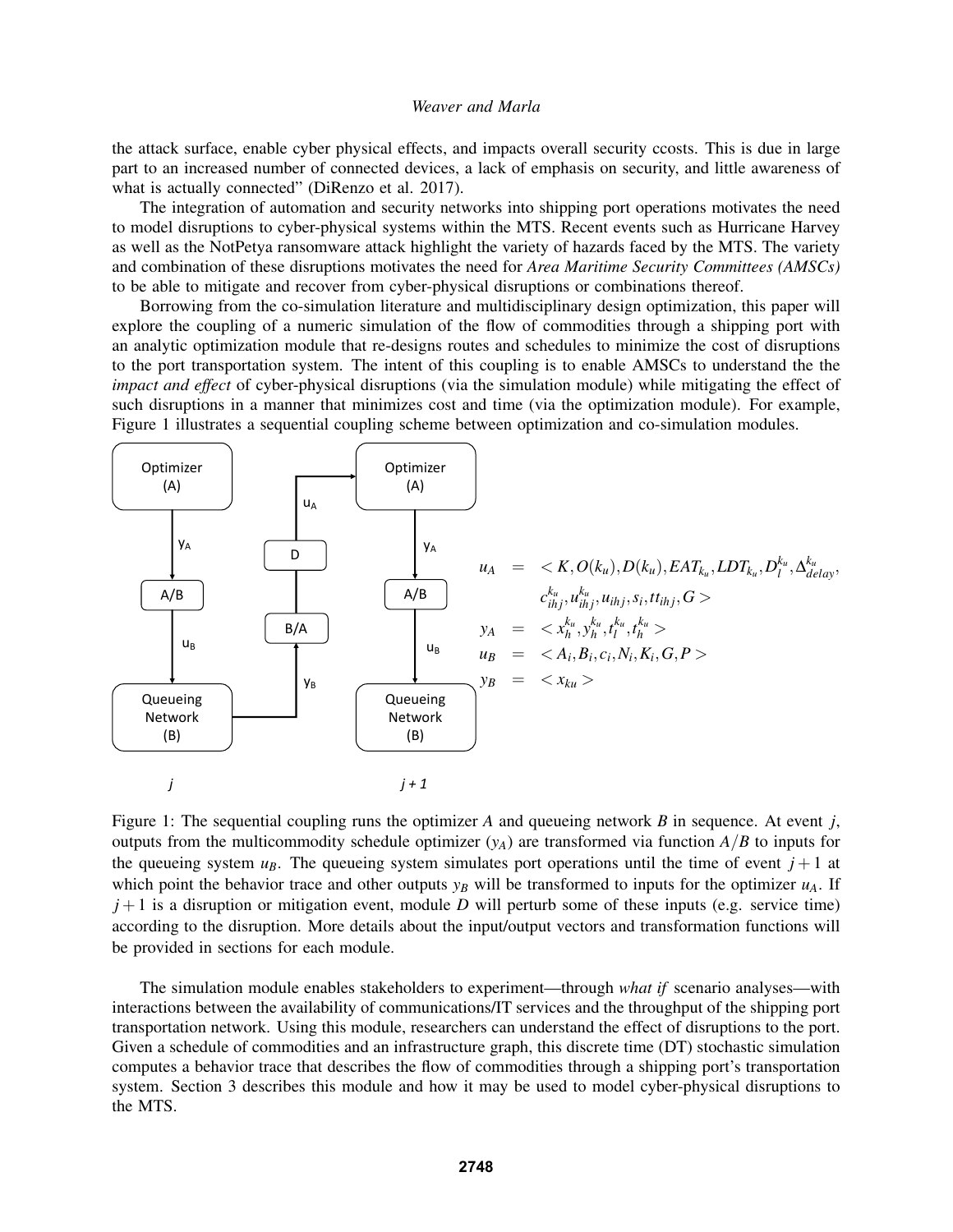The optimization module analytically computes a schedule for how to route multiple commodities with minimum cost. Unexpected disruptions due to changing environmental and adversarial conditions make determining optimal routes for commodities even more challenging. Therefore, this module implements a multicommodity optimal network flow algorithm to help stakeholders minimize the impact of disruptions in a cost-effective manner. The challenge of these approaches is to compute in a time and space-efficient manner. This analytic module uses discrete time to deterministically compute an optimal schedule to move commodities through the shipping port. Section 4 describes the formulation of this module used in this paper and how it might support decisions made by the AMSCs to prepare and recover from a disruption.

# 2 RELATED WORK

Current approaches for modeling port operations use approaches derived from operations research or discrete event simulation, and mostly consist of modeling the physical aspects of such operations. Moreover, research into modeling intelligent and adversarial behavior in the form of coordinated cyber (or physical) attacks appears limited in the shipping domain although techniques may be applicable from research in the Energy Sectorb (Sholander et al. 2006).

Several approaches to model automated ports within the academic literature include Discrete Event Simulation, Bayesian Networks (Tien 2017), Markov Models, Optimal Network Flow, and Petri Nets. Some of these methods, have been used to simulate cyber-physical disruptions (Ekelhart et al. 2015; Kotenko 2014; Banks et al. 2010; Wagner et al. 2015; Franqueira et al. 2009; Toutonji et al. 2012). Cimino et al. (2017) conducted a comprehensive study that models the effect of automation in a container terminal. They use the *Business Process Modeling Notation (BPMN)* to look at efficiencies introduced by smart technologies on harbor logistics. In addition, Zhu et al. (2010) use event-driven simulation and virtual reality to evaluate the utilization of a new automated container system design that included twin *Rail Mounted Gantry Cranes (RMG)* and quay cranes.

The academic literature suggests a number of approaches to documenting and modeling crossinfrastructure interactions of which cyber-physical interactions are one example. Specifically, the research areas of *Multidisciplinary Design Optimization (MDO)* (Martins and Lambe 2013) and co-simulation (Yi et al. 2016; Guo et al. 2014) provide formalisms to relate and propagate state across models of different critical infrastructures. As noted in a recent survey by Gomes et al. (2017), co-simulation is being studied across many heterogeneous communities and challenges in composition including managing causality, determinism, and dynamic changes to simulation structure. Different approaches to co-simulation include (but are not limited to) hybrid systems (Broman et al. 2015; Ni and Broenink 2012; Wang and Baras 2013), numerical analysis (Gu and Asada 2004; Kalmar-Nagy and Stanciulescu 2014), and differential algebra (Schweizer and Lu 2015). Some are even trying to develop frameworks and standards by which independent simulation modules may be composed (Broman et al. 2015; Gu and Asada 2004). Finally, several approaches have been taken to model cross-infrastructure disruptions including simulation, emulation, and Bayesian Networks (Tien 2017). Most relevant to simulating cyber-physical disruptions to shipping ports, is work done by Bou-Harb et al. (2017); Beaumont and Wolthusen (2017) and SANDIA and Bell Laboratories in Beyeler et al. (2004).

#### 3 SIMULATION

As shown in Figure 1, a schedule of commodities is used to route information through a queueing network instantiated from graphical models of baseline operations. Unlike the optimization module, the simulation module can capture the effects of stochastic behavior on the movement of commodities as well as record resource utilization. The intent of the simulation module is to be able to look at the robustness of an optimal schedule with respect to stochastic behavior (and disruptions) as well as to understand the degree to which different optimal schedules (as there may be more than one) affect resource utilization within a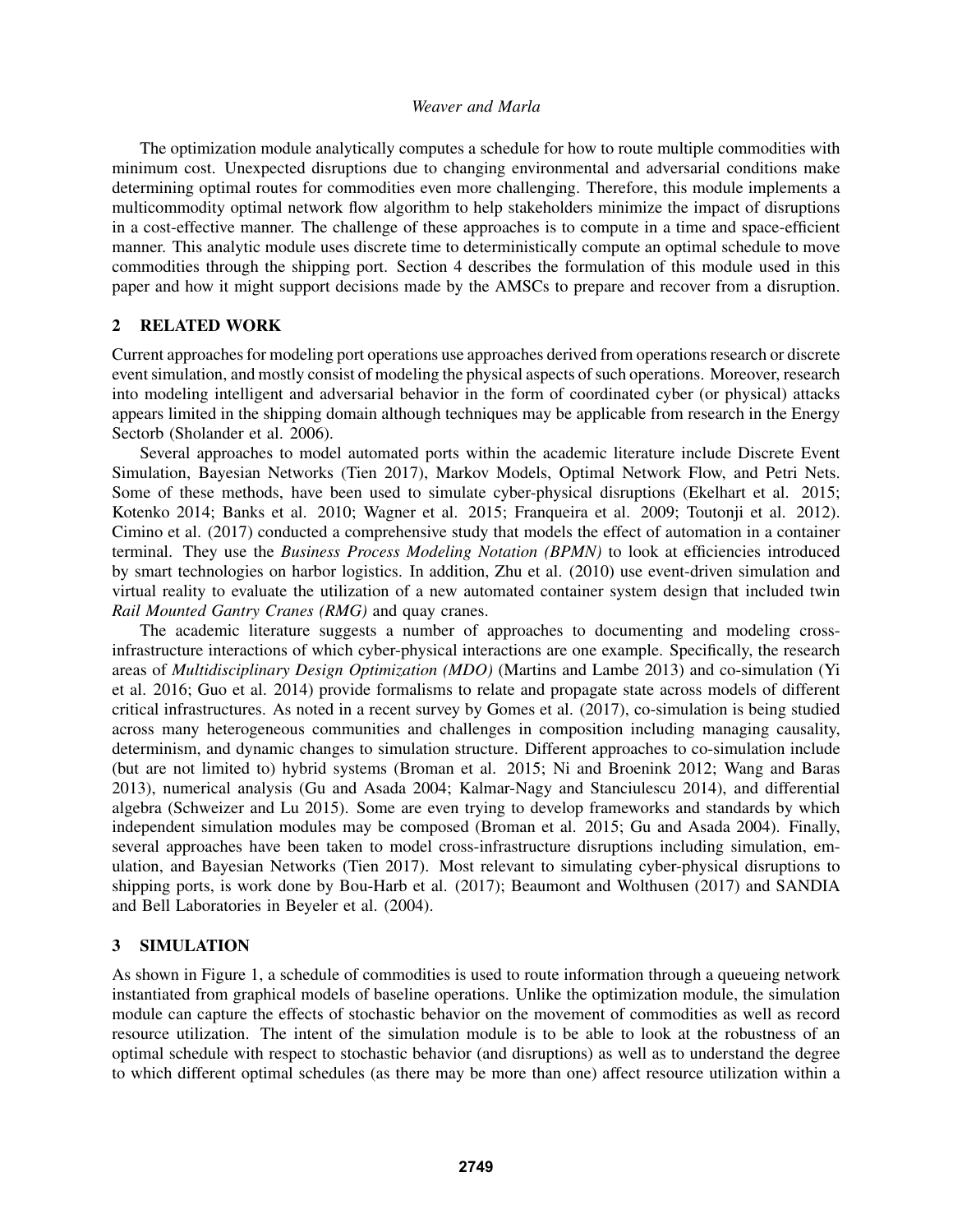shipping port. This section provides an overview of the queueing model, and subsections detail models of baseline operations and simulation of cyber-physical disruptions.

Inputs to the simulation module consist of a graph-based representation of the transportation network topology( $G$ ), a set of commodity units  $(K)$  that must be routed through this graph, and a set of paths  $(P)$  that commodities take through the network. In the current implementation, simulator inputs are encoded within JSON file formats for both the transportation network and commodity units as well as via a text-based format that encodes per-commodity unit paths. Table 1 provides an overview of simulation module inputs and outputs.

The input graph  $(G = (V, A))$  is used to instantiate a queueing model  $L(G) = (N, E)$  whose nodes *n* ∈ *N* correspond to link entrance and exit buffers as shown in Figure 2. In addition to the transportation network topology, additional model parameters from the optimization module may be used to instantiate the service time distribution for each node in the queueing network  $(B_i)$ , the number of parallel servers at a node  $(c_i)$ , and the number of commodity units that can wait to be serviced at a node  $(N_i)$ . More details about how the optimization model parameters might be used to instantiate model parameters are provided in Table 1. Commodity shipments (*K*) and paths (*P*) describe each of the commodities to be scheduled and their optimal path through the transportation network (*G*) respectively.

Given these inputs, the simulation propagates commodities through the queueing network via the process of *node transfer* and *link traversal* as described by Qu and Zhou (2017). Using this approach, the module schedules, processes, and computes cumulative counts for the following events: the number of commodities that have *ENtered (EN)* and *EXited (EX)* a link (L) or node (N). Commodities (*K*) are scheduled to flow relative to the optimal paths  $P$ . Figure 2 illustrates commodity shipment  $k_1$  arriving at its source node  $(O(k_1) = n_1)$  at time  $a = EAT_{k_1}$  (ENN), being serviced, and exiting the source node at time  $b = a + s_{n_1}$ . In general,  $a \geq EAT_{k_1}$  and  $b \geq a + s_{n_1}$ . Upon exiting the node (EXN), the commodity is assumed to immediately enter the next link *l* on its path (ENL) where it is queued at the entrance node for that link *l*. In the process of *link traversal*, a commodity is removed from the entrance queue at time *b* and added to the exit queue at time  $c = b + t t_l$ . Although Figure 2 shows the commodity immediately

Table 1: Input and output variables for the simulation module. Simulation model parameters are based on Kendall's notation with slight modifications due to coupling with the optimization module. For example, *A*<sup>*i*</sup> is defined with node arrival times for each commodity  $k_u \in K$  rather than a distribution of arrival times. These variables are used by the co-simulation shown in Figure 1.

| Simulation Input Variables $(u_B)$  |                                                                                              |                                                                                                |
|-------------------------------------|----------------------------------------------------------------------------------------------|------------------------------------------------------------------------------------------------|
| Parameter                           | Description                                                                                  | Relation to Optimization Module Parame-                                                        |
|                                     |                                                                                              | ters/Outputs                                                                                   |
| $A_i$                               | Arrival times for each commodity unit at a                                                   | Based on the commodity path $p_{k_n} \in P$ .                                                  |
|                                     | node in the queueing network.                                                                |                                                                                                |
| $B_i$                               | The service time distribution at a node in the                                               | Based on the travel time/service times $(s_i, tt_{ih})$                                        |
|                                     | queueing network.                                                                            | for corresponding edge or vertex in $G$                                                        |
| $c_i$                               | The number of parallel servers at a node in                                                  | Based on capacity of an edge $(u_{ih})$ in G.                                                  |
|                                     | the queueing network.                                                                        |                                                                                                |
| $N_i$                               |                                                                                              | The number of commodity units that can wait Based on the capacity of an edge $(u_{ihj})$ in G. |
|                                     | to be serviced at a node.                                                                    |                                                                                                |
| K                                   | The total number of commodity units that may                                                 | Given by commodity shipments in $K$ .                                                          |
|                                     | be served.                                                                                   |                                                                                                |
| Simulation Output Variables $(y_R)$ |                                                                                              |                                                                                                |
| $\langle x_{ku}\rangle$             | A per-commodity unit state trajectory that relates the co-simulation time base $T$ to one of |                                                                                                |
|                                     | the nodes in the queueing model.                                                             |                                                                                                |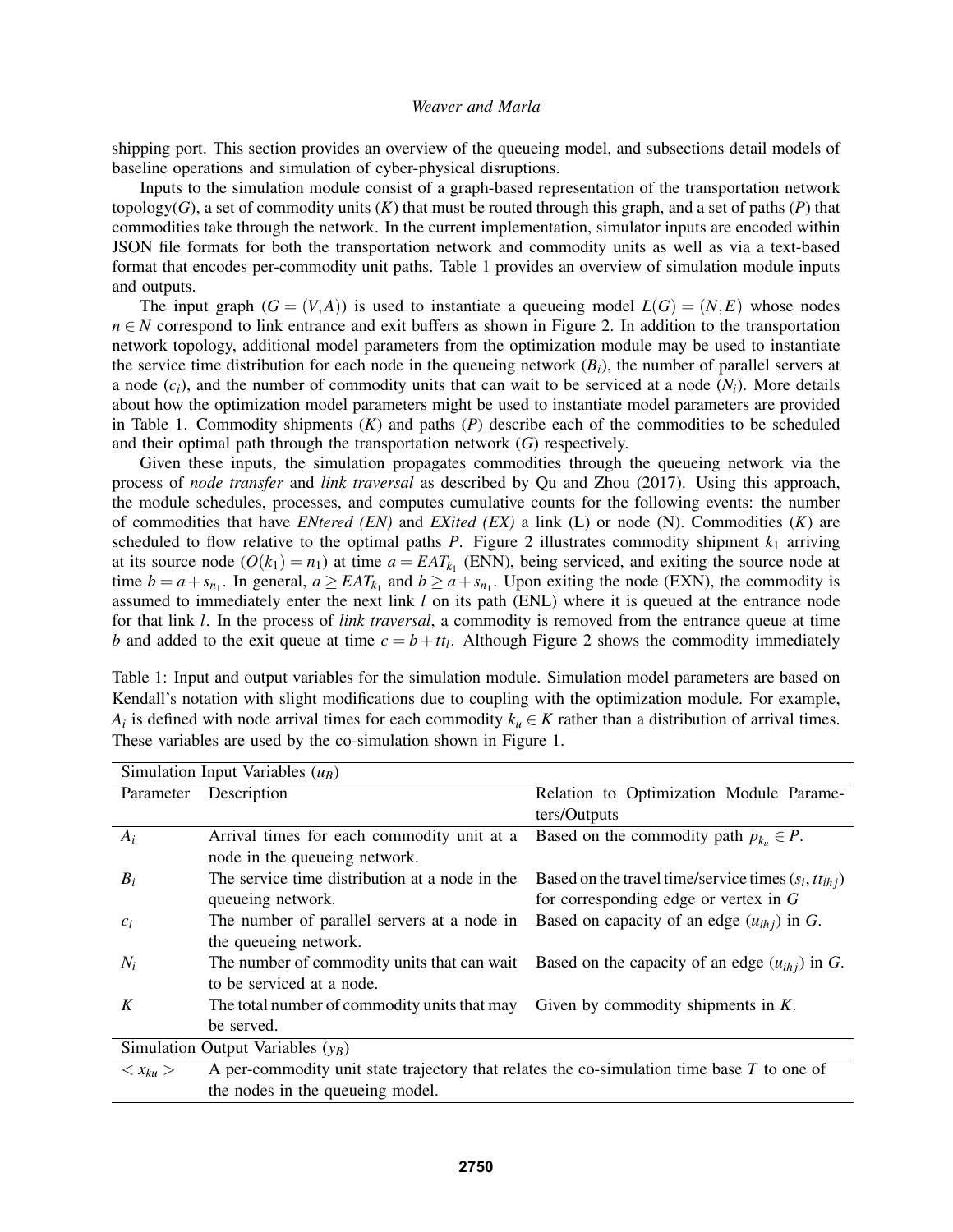

Figure 2: Given a transportation network *G*, a set of commodities *K*, and a set of commodity paths *P*, the simulation model schedules and processes commodity link arrival and link departure events. The link-based queueing network is instantiated from *G* by associating an entrance and exit queue with every edge in *G*. The relation between the timing of these events, as well as movement of commodities along optimal paths, is shown in the illustration above. For example, commodities  $k_1, k_2 \in K$  both move through the network, but take different paths, the former going through node 3 while the latter through node 4.

exiting link *l* after link traversal, time  $c \geq b + t_i$ , as commodities may wait to exit the link in the general case (e.g. due to downstream link capacity as mentioned by Qu and Zhou (2017)). In the process of *node transfer*, commodities are moved from the exit buffer of a node's incoming link to the entrance buffer of the node's outgoing link.

# 4 OPTIMIZATION

The multicommodity optimal network flow module computes an optimal way to deliver commodities through the MTS network. Table 2 provides an overview of different input model parameters for the ONF formulation. These parameters are used within Figure 1 to describe input and output variables within the co-simulation.

Given these inputs, the Optimal Network flow model seeks to find the schedule that minimizes the delay costs of shipments being delivered after the latest delivery time and the operating cost of travel of all shipments. The optimization formulation has been fully implemented using the Python bindings for the Gurobi Optimization Library (Gurobi Optimization 2015). The complete formulation has been omitted due to space constraints.

### 5 EXAMPLE APPLICATION AND RESULTS

The previous sections described the inputs, operation, and outputs of the simulation and optimization coupling. In this section, we apply this approach to an example of commodity flows within shipping ports. The first subsection begins with an overview of data sources and network models that are informed by extensive fieldwork with partner shipping ports. We adopt a layered network approach to document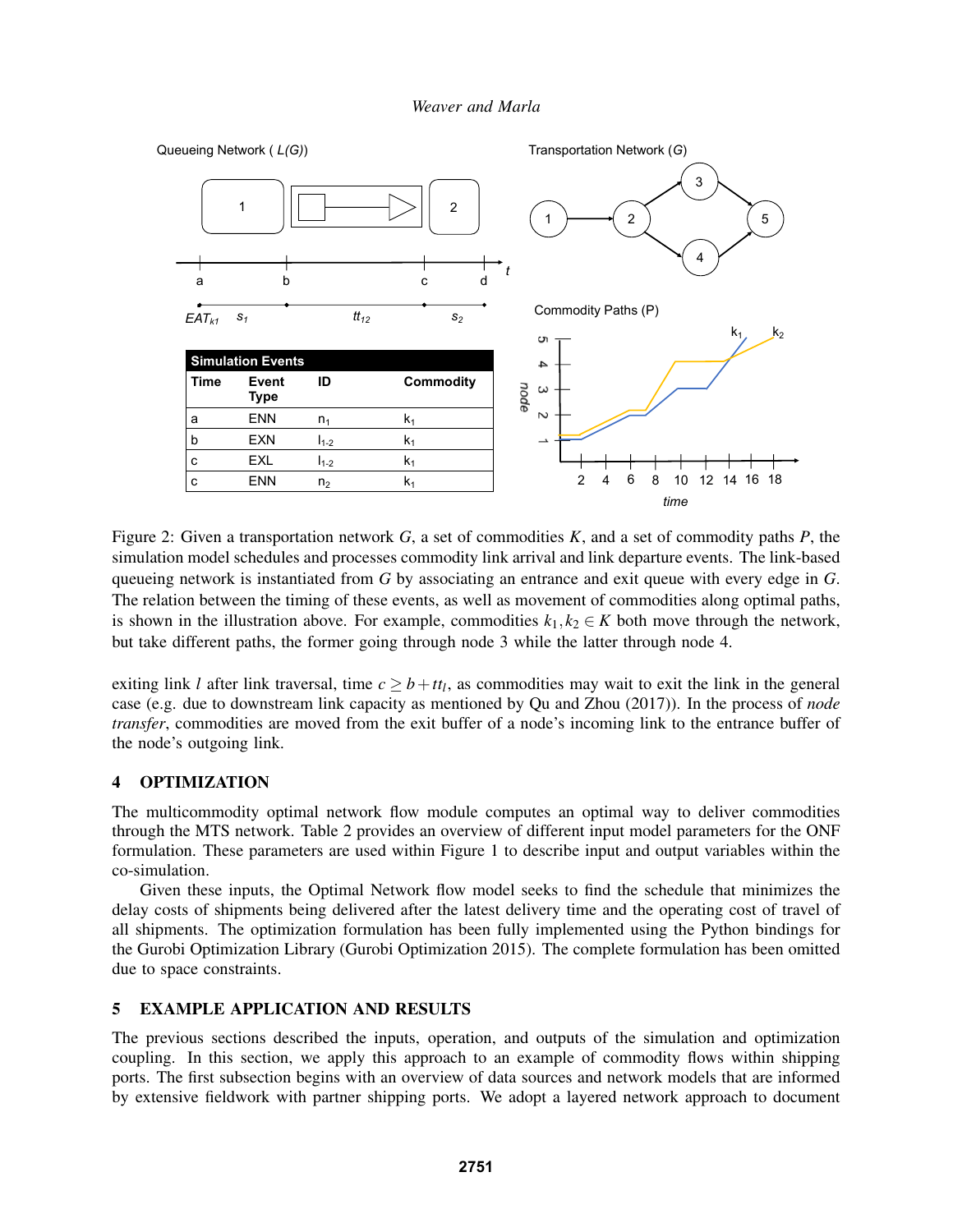dependencies between the Communications/IT and Transportation Sectors that could adversely affect the MTS. The second subsection provides a simple example of optimal mitigation in which commodity paths are recomputed as a result of a cyber-originating disruption to a drayage road. Finally, the third subsection describes some lessons learned and challenges encountered while implementing the coupled simulator/optimizer.

Table 2: Input and output variables for the optimization module. The module is implemented as a multicommodity network flow algorithm in which containers flow from a source to a destination node within the transportation network. These variables are used by the coupled optimizer-simulator shown in Figure 1.

| Description<br>Parameter<br>Description<br>Parameter<br>$K\subseteq\mathbb{N}$<br>The set of all commodities. For all<br>$O(k_u)$<br>The source vertex of commodity ship-<br>$k \in K$ , $k_u$ denotes the $u^{th}$ shipment of<br>ment $k_{\mu}$ .<br>the $k^{th}$ commodity ( $u \in U \subseteq \mathbb{N}$ ).<br>The destination vertex of commodity<br>$D(k_u)$<br>$EAT_{k_{u}}$<br>The Earliest Arrival Time (EAT) of<br>shipment $k_u$ .<br>a commodity shipment at its origin,<br>$O(k_u)$ . |  |  |
|------------------------------------------------------------------------------------------------------------------------------------------------------------------------------------------------------------------------------------------------------------------------------------------------------------------------------------------------------------------------------------------------------------------------------------------------------------------------------------------------------|--|--|
|                                                                                                                                                                                                                                                                                                                                                                                                                                                                                                      |  |  |
|                                                                                                                                                                                                                                                                                                                                                                                                                                                                                                      |  |  |
|                                                                                                                                                                                                                                                                                                                                                                                                                                                                                                      |  |  |
|                                                                                                                                                                                                                                                                                                                                                                                                                                                                                                      |  |  |
|                                                                                                                                                                                                                                                                                                                                                                                                                                                                                                      |  |  |
|                                                                                                                                                                                                                                                                                                                                                                                                                                                                                                      |  |  |
|                                                                                                                                                                                                                                                                                                                                                                                                                                                                                                      |  |  |
| $D_l^k$<br>The Latest Delivery Time (LDT) of<br>The demand for a commodity unit at an<br>$LDT_{k_u}$                                                                                                                                                                                                                                                                                                                                                                                                 |  |  |
| origin or destination vertex $l \in V[G]$ .<br>a commodity unit to its destination,                                                                                                                                                                                                                                                                                                                                                                                                                  |  |  |
| $D(k_u)$ .                                                                                                                                                                                                                                                                                                                                                                                                                                                                                           |  |  |
| $c_{ihj}^{k_u}$<br>The per commodity unit cost to use arc<br>The total capacity of an arc $h$ , expressed<br>$u_{ihj}$                                                                                                                                                                                                                                                                                                                                                                               |  |  |
| h.<br>in number of commodity units.                                                                                                                                                                                                                                                                                                                                                                                                                                                                  |  |  |
| $u_{ihj}^{k_u}$<br>The per-commodity capacity of an arc<br>The service time at location vertex $i$ .<br>$S_i$                                                                                                                                                                                                                                                                                                                                                                                        |  |  |
| $h$ , expressed in number of commodity                                                                                                                                                                                                                                                                                                                                                                                                                                                               |  |  |
| units.                                                                                                                                                                                                                                                                                                                                                                                                                                                                                               |  |  |
| The travel time along an arc, expressed<br>$tt_{ihj}$                                                                                                                                                                                                                                                                                                                                                                                                                                                |  |  |
| in simulation time minutes.                                                                                                                                                                                                                                                                                                                                                                                                                                                                          |  |  |
| Optimizer Output Variables $(y_A)$                                                                                                                                                                                                                                                                                                                                                                                                                                                                   |  |  |
| Indicator variable, 1 if commodity unit $k_u$ takes edge h.                                                                                                                                                                                                                                                                                                                                                                                                                                          |  |  |
| The number of commodity units that flow across edge $h$ .                                                                                                                                                                                                                                                                                                                                                                                                                                            |  |  |
| $x_{h}^{k_{u}}$<br>$y_{h}^{k_{u}}$<br>$x_{l}^{k_{u}}$<br>$y_{l}^{k_{u}}$<br>Indicator variable, 1 if commodity unit $k_u$ uses vertex l.                                                                                                                                                                                                                                                                                                                                                             |  |  |
| The number of commodity units that flow through vertex $l$ .                                                                                                                                                                                                                                                                                                                                                                                                                                         |  |  |
| P<br>A set of optimal paths for each commodity through $G_{trans}$ , computed from                                                                                                                                                                                                                                                                                                                                                                                                                   |  |  |
| previous output variables.                                                                                                                                                                                                                                                                                                                                                                                                                                                                           |  |  |

### 5.1 Data Sources and Model Inputs

As discussed in previous sections, our coupling scheme depends upon a network model (*GTrans*) to represent the *Maritime Transportation System (MTS)*. Moreover, the approach also depends upon commodity shipment schedules (*K*) that detail when various types of commodities arrive at a port. Through extensive fieldwork with partner shipping ports, models of baseline operations within shipping ports as well as dependencies between these operations and Communications/IT systems have been encoded.

First, the optimizer-simulator coupling requires a network model. Figure 3 illustrates dependencies between port automation systems and a simple transportation system. The intent of this model is to provide a simple but practical analysis of how disruptions to a cyber service may affect the MTS. Consider graph *G* in Figure 3 as a layered network whose components are partitioned according to the Communications/IT (*GCyber*)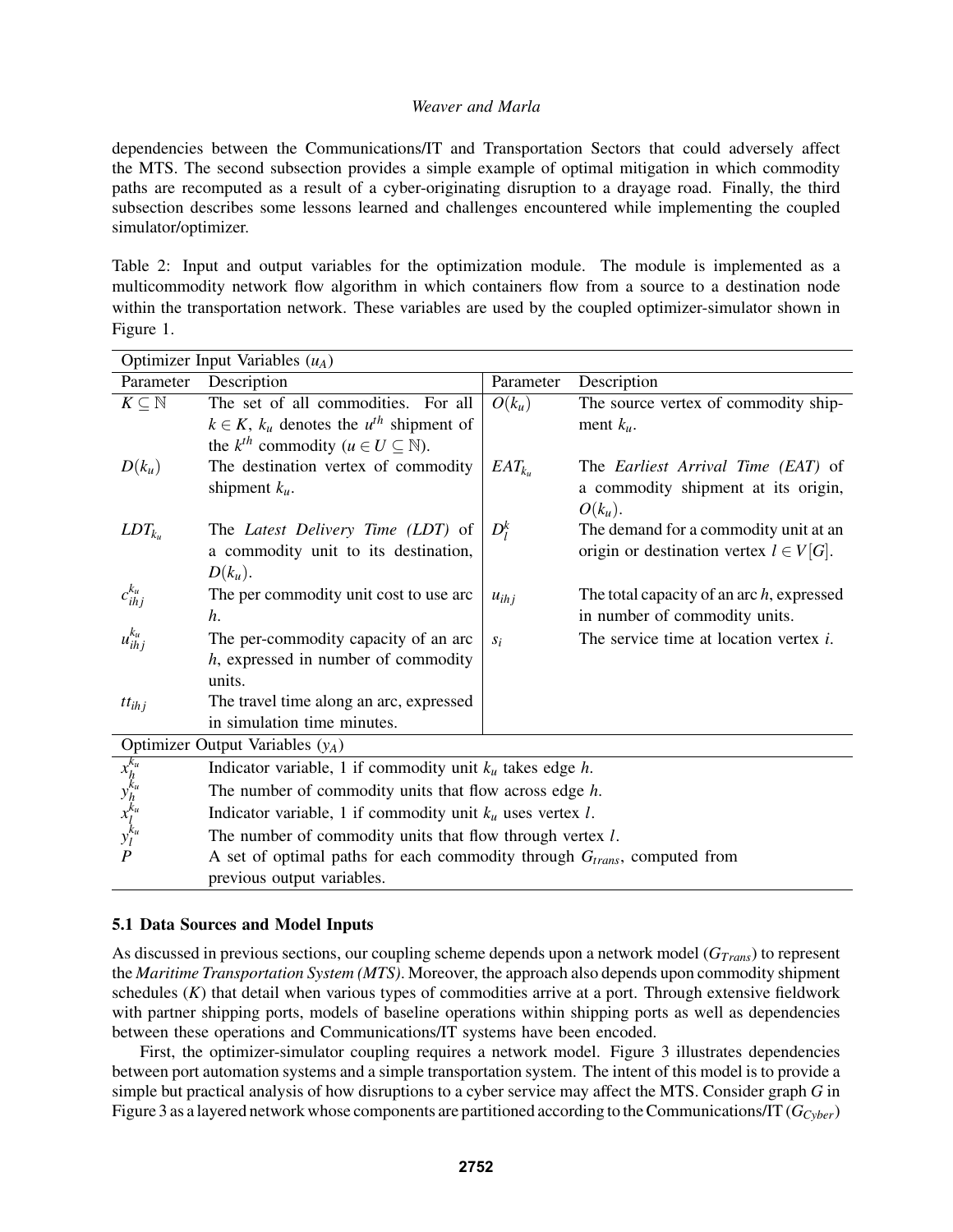

Figure 3: A cyber-physical model for container export operations as a layered network. The graph in the top row, shown in white, illustrates the flow of export commodities from a distribution center to a vessel. The leftmost column enumerates different systems provided by the Communications/IT infrastructure that are necessary for efficient operation. The latter is related to the former via data dependencies such that latencies in the availability of data within the cyber system affect service times in the intermodal transportation system.

and Transportation (*GTrans*) Critical Infrastructure Sectors. The container operations model represented by *GTrans* was developed based upon fieldwork as well as a recent report on emerging automation technologies in container operations by the United States *Department of Homeland Security (DHS)* (DHS. 2017).

Note that the dependencies encoded by edges from nodes in *GCyber* to *GTrans* may be used by the disruptions module *D* (shown in Figure 1) to model how latencies within cyber services affect service times within the transportation network. Latencies resulting from disruptions within the cyber domain may be modeled as random variables or constants whose values represent the time delay introduced by the compromise or failure of that service. In general, delays may range from minutes (e.g. latencies within the *Terminal Operating System (TOS)*), to days (e.g. ransomware). This approach is not suitable to model all cyber disruptions. For example, the attack on the Port of Antwerp from 2011-2013, in which organized crime was able to alter TOS entries to illegally smuggle drugs, would require a model of data integrity, not a model that introduces latencies. Nonetheless, we believe that this approach is suitable for a wide variety of cyber-physical disruptions.

#### 5.2 Example Disruption Scenario and Optimal Mitigation Results

We now provide a small example to demonstrate the operation of the coupled optimizer-simulator. In this scenario (based on feedback from operators) a disruption at the lanes connecting Gate to to Terminal B causes an increase in traffic at the entrance to that road. As a result, new trucks are effectively unable to use this road to reach the terminal. Such an occurrence may happen due to a lack of labor at a given time of day (e.g. lunchtime) or due to a disruption to gate operations caused by a ransomware attack (as shown in Figure 4. This example illustrates a scenario in which AMSC stakeholders could benefit from the ability to compute a new optimal route for commodities moving through the port following a disruption.

Figure 4 shows the simple queueing system for this scenario which consists of five nodes: a main road (Road), a shared Gate to access either of two terminals (Gate), Terminals A and B (TermA, TermB), and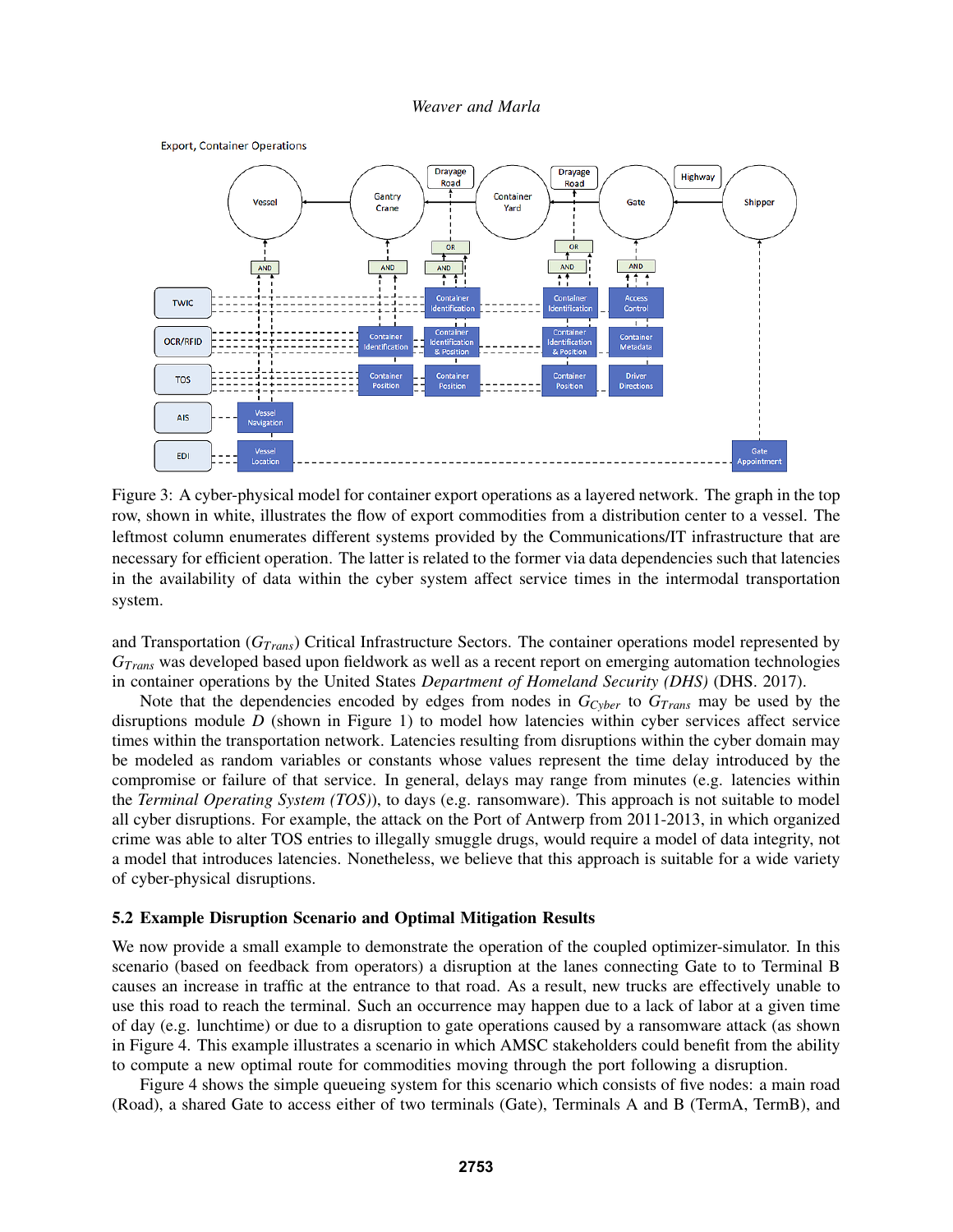the commodity shipments' destination (Sea). Trucks are assumed to carry a single *twenty-foot equivalent (TEU)* and arrive at the Road according to the times provided by the optimal commodity schedule. Per-link travel times are given by a normal distribution  $B_l$  whose mean is defined in terms of  $tt_l$  for each link *l* ∈ *A*[*G*]. For the results shown in Figures 5a, 5c, 5b, and 5d, a distribution is not used and instead travel times are deterministically set to *tt<sup>l</sup>* . The effect of stochastic behavior on optimality of paths is a possible area of future research as is the mapping from optimizer outputs to simulator inputs. The number of parallel servers  $c$  at the entrance and exit buffers for each link is given by the capacity of that link. Finally, the per-node queue length for entrance and exit buffers must sum to the total capacity of the link. Finally, the size of the calling population for each queue is bounded by the number of commodities *K*.

The queueing model runs as normal, however callbacks to the optimizer could occur under conditions that indicate the occurrence (or clearing) of spillover. In the former case, an example condition could be when the ratio of queued trucks to queue length in the link exceeds 80%. In the latter case, a condition for spillover clearning could be when the same ratio drops below some threshold. When spillover occurs, the capacity of the corresponding link in the optimization (*uih j*) is adjusted to reflect the decreased capacity and new routes computed. In future implementations, these new routes would be followed until the point that the simulation indicates that the spillover has cleared at which point the link capacity is restored in the optimizer and routes re-calculated. The goal is to provide the best set of actions possible given a disruption (intentional or unintentional) to a *Captain Of The Port (COTP)*, Port Security Manager, or other stakeholders within an AMSC.

Per-link cumulative event counts from routing commodity shipments according an optimal schedule are shown in Figure 5a. Note that the capacity utilization of the road between Gate 2 and Terminal B exceeds the link capacity utilization threshold of 80% in Figure 5c. This could be due to (or exascerbated by) a disruption as discussed above. If desired, stakeholders could compute an optimal mitigation. In Figure 5b, traffic on link 2−4 is rolled back to Gate 2 and routed via link 2−3 while capacity on link 2−4 is set to 0 to avoid congestion. In future implementations, one could also allow the traffic on link 2−4 at the time of the disruption to clear out and subsequently adjust the capacity appropriately.

# 6 FUTURE WORK

While implementing the prototype, several lessons were learned and challenges discovered that set the stage for future research. First, there may be multiple conditions of interest that would invoke recomputing optimal commodity shipment schedules. Although the example in the previous section focused on a threshold of road capacity being exceeded, another condition might include when a certain threshold of non-optimal commodity movements is exceeded. Second, when the simulator forks to execute a new optimization cycle (corresponding to moving from iteration  $j$  to iteration  $j + 1$  in Figure 1), a variety of state must be saved to implement the *B*/*A* transformation. Due to space constraints, an in-depth discussion of the *B*/*A* and *A*/*B* mappings had to be excluded. Third, the simulation module discussed in this paper was a link-based simulation module and as such provided queues at link entrances and exits. Such an approach has been used to model spillback in a scalable manner by Qu and Zhou (2017). In general, looking at scalability of the simulation and optimization to larger graphs and sets of commodities is an item for future work. Moreover, more research into the effects of stochastic behavior within the simulator on the utility of paths produced by the optimizer needs to be conducted. In general, not all optimal schedules may be created alike as we observed different schedules that had different resource utilization profiles in the simulator. Finally, higher-fidelity models of communications/IT networks might allow us to study a broader class of disruptions.

# 7 CONCLUSIONS

Integrating the optimizer with the simulator provides a clean separation of concerns. The simulator enables one to understand the movement of containers through the system while accounting for resource usage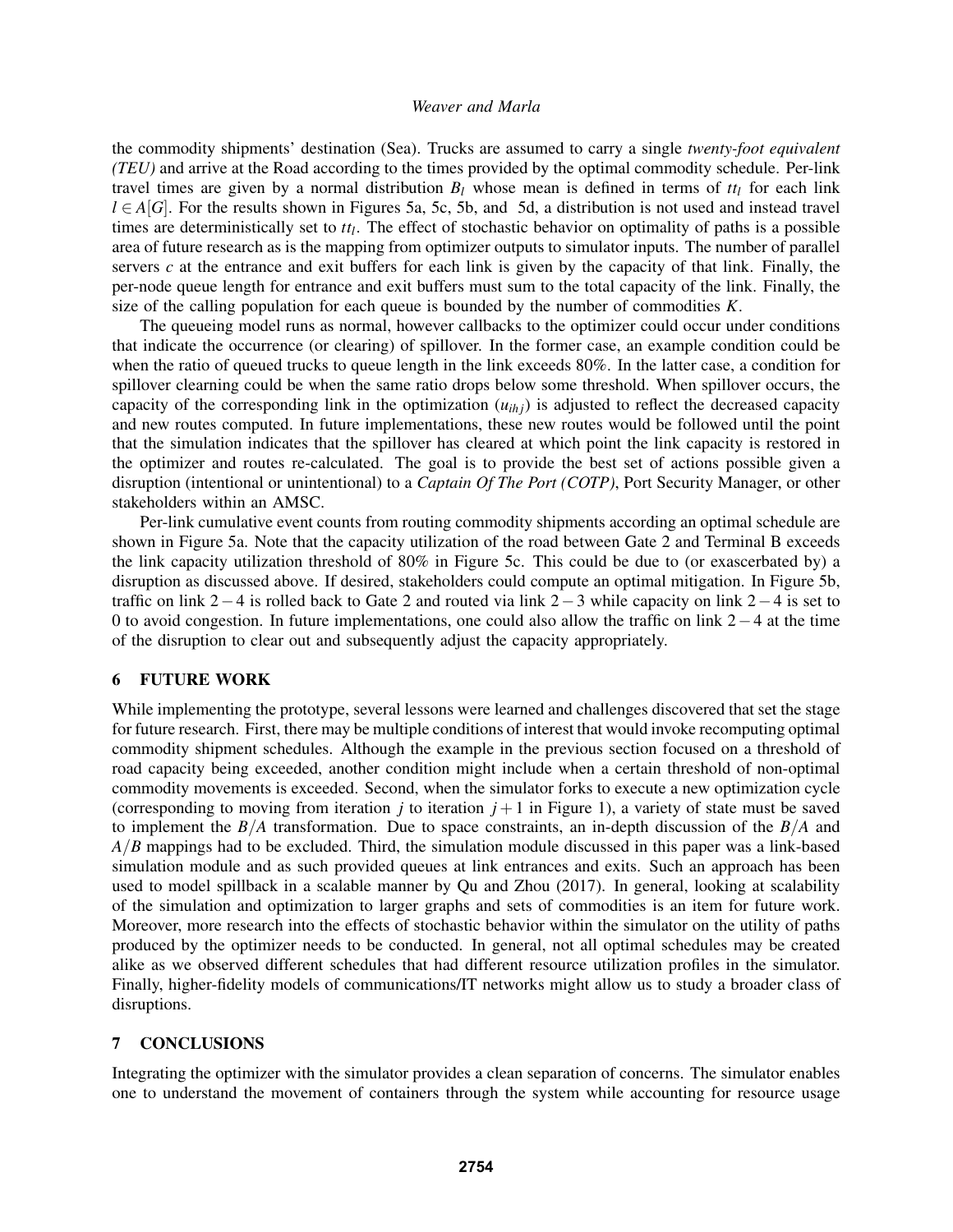

Figure 4: The link-based queueing model for this example scenario consists of five nodes. A disruption to the Gate's kiosk system could result in an increased number of trucks queueing at the entrance of the road to Terminal B.



(a) The per-link cumulative event counts over time show the flow of commodities along the links in the network above.





(c) At  $t = 6$ , the truck capacity threshold of 80% at link 2−4 is exceeded. In this case, optimal paths were not recomputed.



(b) The per-link cumulative event counts over time for a utilization threshold has been exceeded. Commodities originally on link 2−4 that caused the congestion are rolled back and rescheduled to travel over link 2−3.

(d) The per-link capacity utilization after recomputing optimal paths at  $t = 6$  when the capacity utilization threshold of link  $2-4$  was exceeded.

Figure 5: Cumulative commodity flows and capacity utilization computed by the coupled simulation/optimizer when run on Figure 4's transportati**and area** network.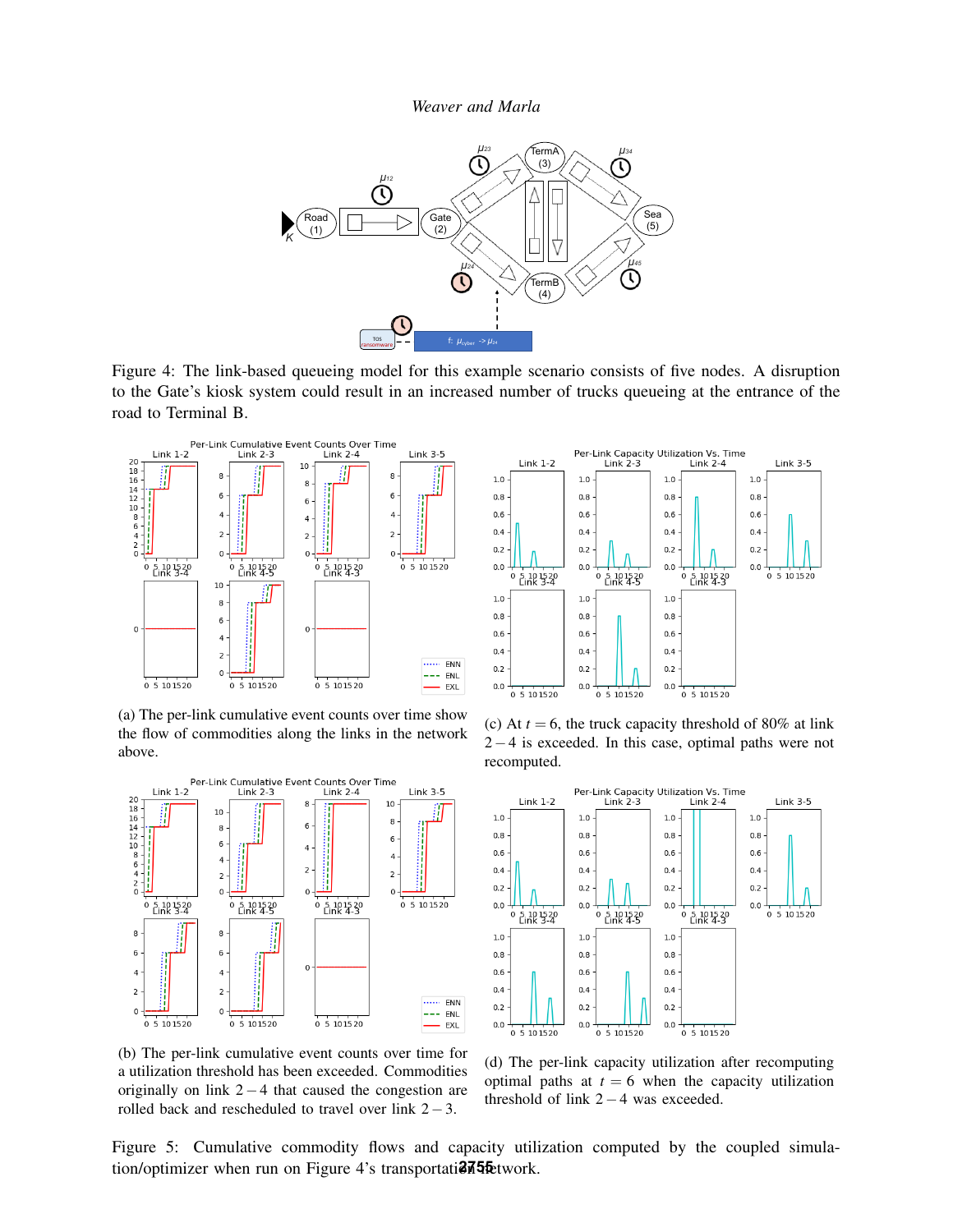such as percentage of servers used at any one point in time or the number of trucks queued (including spillover). In contrast, the optimizer cannot compute the resource utilization at any point in time, only that they are used within a given set of constraints. The optimizer, however, can compute the optimal schedule by which goods should be routed within capacity and time constraints. For example, a certain set of containers can arrive in the system no earlier than  $EAT_{k_u}$  and be delivered to its destination no later than  $LDT_{k<sub>u</sub>}$ . The simulator cannot compute the optimality of paths taken. As such, we believe integrating an optimization with simulation provides a way to get the benefits of optimal routing as resource availability evolves within the simulation due to increased traffic flows, disruptions, or even mitigation or response actions. Such tools could be useful for developing mitigation and response plans in terms of quantifiable, capability targets as defined within DHS' *Threat and Hazard Identification and Risk Assessment (THIRA)* framework.

Shipping ports are a nexus of critical infrastucture. Within a small geographic region multimodal transportation systems intersect with increasingly automated shipping port operations. Given that environmental conditions as well as the capabilities of intelligent adversaries are increasing, stakeholders at local ports and regional AMSCs need the ability to develop and evaluate their security plans against the possibility of cyber-physical disruptions. This paper describes a coupling that allows practitioners to understand how cyber-physical disruptions affect the flow of commodities through the MTS (via a simulator) while simultaneously helping them to design security plans around optimal responses to such disruptions (via an optimizer). Such a capability is essential given the degree to which modern commerce depends upon the efficient and resilient operation of shipping ports.

### ACKNOWLEDGMENTS

The material presented in this paper is based upon work supported in part by the U.S. Department of Homeland Security under Grant Award Number, 2015-ST-061-CIRC01 as well as the Herman M. Dieckamp Post-Doctoral Fellowship. The views and conclusions contained in this document are those of the authors and should not be interpreted as necessarily representing the official policies, either expressed or implied, of the U.S. Department of Homeland Security.

### **REFERENCES**

- Associates, M. 2015. "The 2014 National Economic Impact of The U.S. Coastal Port System". Technical report, American Association for Port Authorities.
- Banks, J., J. S. Carson, B. L. Nelson, and D. M. Nicol. 2010. *Discrete-Event System Simulation*. Fifth ed. Prentice Hall.
- Beaumont, P., and S. Wolthusen. 2017. "Cyber-risks in maritime container terminals: Analysis of threats and simulation of impacts".
- Beyeler, W. E., S. H. Conrad, T. F. Corbet, G. P. O'Reilly, and D. D. Picklesimer. 2004. "Inter-infrastructure modelingPorts and telecommunications". *Bell Labs Technical Journal* 9(2):91–105.
- Bou-Harb, E., E. I. Kaisar, and M. Austin. 2017. "On the impact of empirical attack models targeting marine transportation". In *Models and Technologies for Intelligent Transportation Systems (MT-ITS), 2017 5th IEEE International Conference on*, 200–205. IEEE.
- Broman, D., L. Greenberg, E. A. Lee, M. Masin, S. Tripakis, and M. Wetter. 2015. "Requirements for hybrid cosimulation standards". In *Proceedings of the 18th International Conference on Hybrid Systems Computation and Control - HSCC '15*, 179–188.
- Cimino, M. G., F. Palumbo, G. Vaglini, E. Ferro, N. Celandroni, and D. La Rosa. 2017. "Evaluating the impact of smart technologies on harbors logistics via BPMN modeling and simulation". *Information Technology and Management* 18(3):223–239.
- DHS 2013. "National Infrastructure Protection Plan (NIPP): Partnering for Critical Infrastructure Security and Resilience".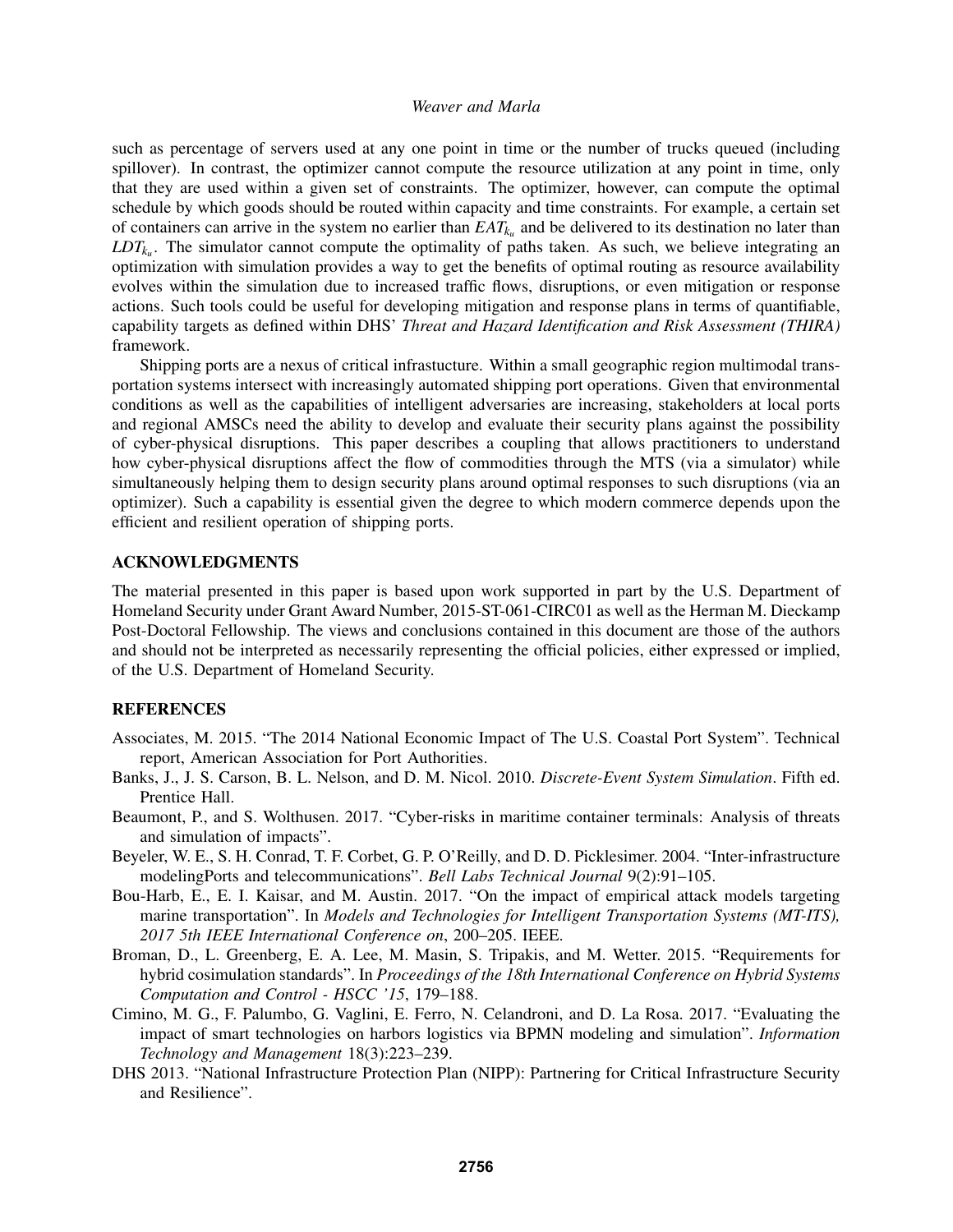- DHS. 2017. "Emerging Systems at Automated Container Terminals". Technical report, Department of Homeland Security NPPD OCIA.
- DiRenzo, J., N. K. Drumhiller, and F. S. Roberts. 2017. *Issues in Maritime Cyber Security*. Westphalia Press.
- Ekelhart, A., E. Kiesling, B. Grill, C. Strauss, and C. Stummer. 2015. "Integrating attacker behavior in IT security analysis: a discrete-event simulation approach". *Information Technology and Management* 16(3):221–233.
- Franqueira, V. N., R. H. Lopes, and P. Van Eck. 2009. "Multi-step attack modelling and simulation (MsAMS) framework based on mobile ambients". In *Proceedings of the 2009 ACM symposium on Applied Computing*, 66–73. ACM.
- Gomes, C., C. Thule, D. Broman, P. G. Larsen, and H. Vangheluwe. 2017. "Co-simulation: State of the art". *arXiv preprint arXiv:1702.00686*.
- Gu, B., and H. H. Asada. 2004. "Co-simulation of algebraically coupled dynamic subsystems without disclosure of proprietary subsystem models". *Journal of dynamic systems, measurement, and control* 126(1):1–13.
- Guo, L., Q. Zhu, P. Nuzzo, R. Passerone, A. Sangiovanni-Vincentelli, and E. A. Lee. 2014. "Metronomy: a function-architecture co-simulation framework for timing verification of cyber-physical systems". In *Proceedings of the 2014 International Conference on Hardware/Software Codesign and System Synthesis*, 24. ACM.
- Gurobi Optimization, I. 2015. "Gurobi optimizer reference manual". *URL http://www. gurobi. com*.
- Kalmar-Nagy, T., and I. Stanciulescu. 2014. "Can complex systems really be simulated?". *Applied Mathematics and Computation* 227:199–211.
- Kotenko, I. 2014. "Multi-agent simulation of attacks and defense mechanisms in computer networks". *International Journal of Computing* 7(2):35–43.
- Martins, J. R., and A. B. Lambe. 2013. "Multidisciplinary design optimization: a survey of architectures". *AIAA journal*.
- National Institute of Standards and Technology (NIST). 2014. *Framework for Improving Critical Infrastructure Cybersecurity*. National Institute of Standards and Technology (NIST).
- Ni, Y., and J. F. Broenink. 2012. "Hybrid systems modelling and simulation in DESTECS: A co-simulation approach". *The 2012 European simulation and modelling conference*:32–36.
- Obama, B. 2013. "Presidential policy directive 21: Critical infrastructure security and resilience". *Washington, DC*.
- Order, E. 2013. "13636–Improving Critical Infrastructure Cybersecurity". *Federal Register* 78(33):11739.
- Qu, Y., and X. Zhou. 2017. "Large-scale dynamic transportation network simulation: A space-time-event parallel computing approach". *Transportation research part c: Emerging technologies* 75:1–16.
- Schweizer, B., and D. Lu. 2015. "Predictor/corrector co-simulation approaches for solver coupling with algebraic constraints". *ZAMM Zeitschrift fur Angewandte Mathematik und Mechanik* 95(9):911–938.
- Sholander, P. E., J. L. Darby, J. M. Phelan, B. Smith, G. D. Wyss, A. Walter, G. B. Varnado, and J. M. Depoy. 2006. "Critical infrastructure systems of systems assessment methodology.". Technical report, Sandia National Laboratories.
- Tien, I. 2017. "Bayesian network methods for modeling and reliability assessment of infrastructure systems". In *Risk and Reliability Analysis: Theory and Applications*, 417–452. Springer.
- Toutonji, O. A., S.-M. Yoo, and M. Park. 2012. "Stability analysis of VEISV propagation modeling for network worm attack". *Applied Mathematical Modelling* 36(6):2751–2761.
- Wagner, N., R. Lippmann, M. Winterrose, J. Riordan, T. Yu, and W. W. Streilein. 2015. "Agent-based simulation for assessing network security risk due to unauthorized hardware". In *Proceedings of the Symposium on Agent-Directed Simulation*, 18–26. Society for Computer Simulation International.